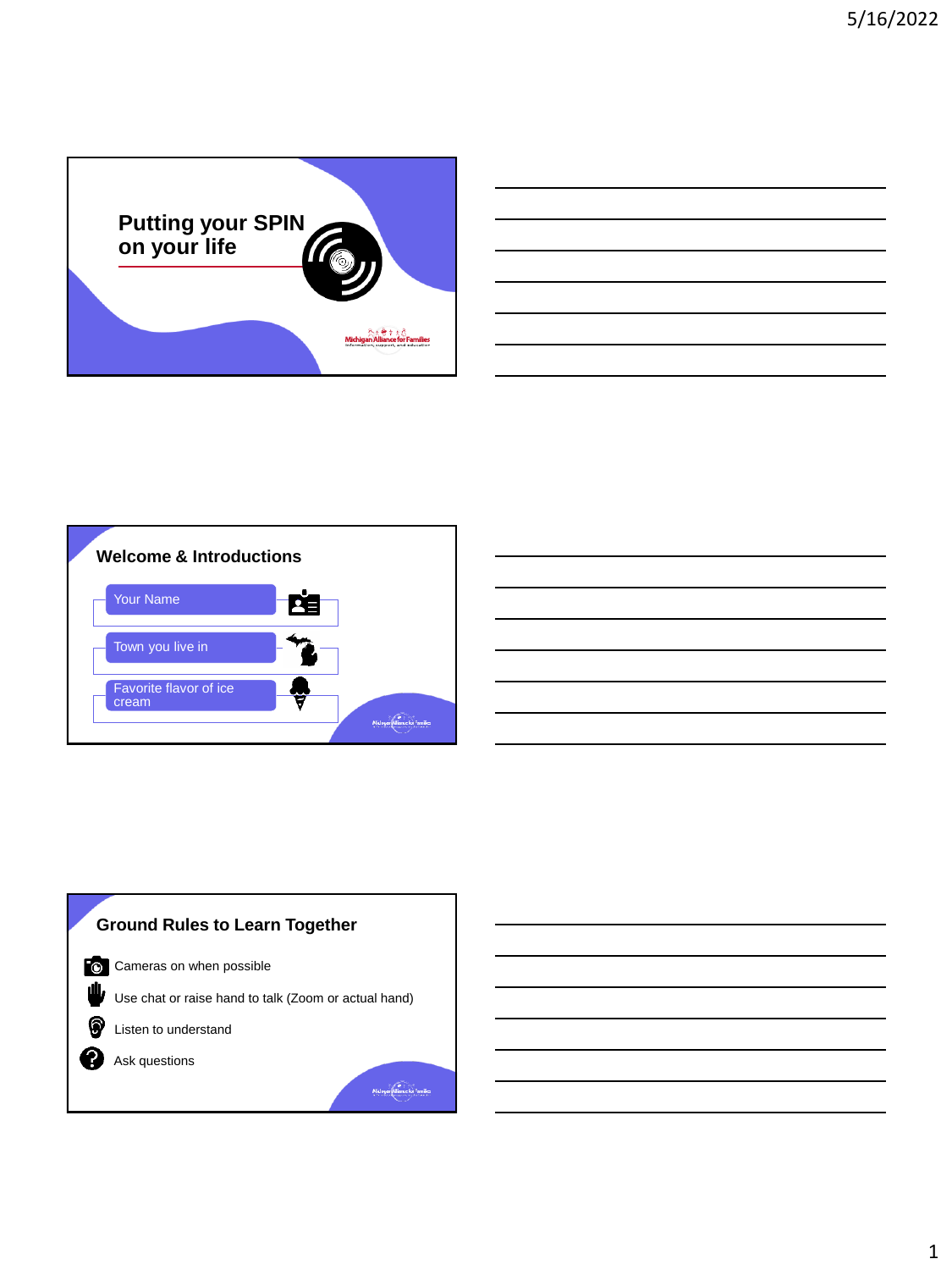





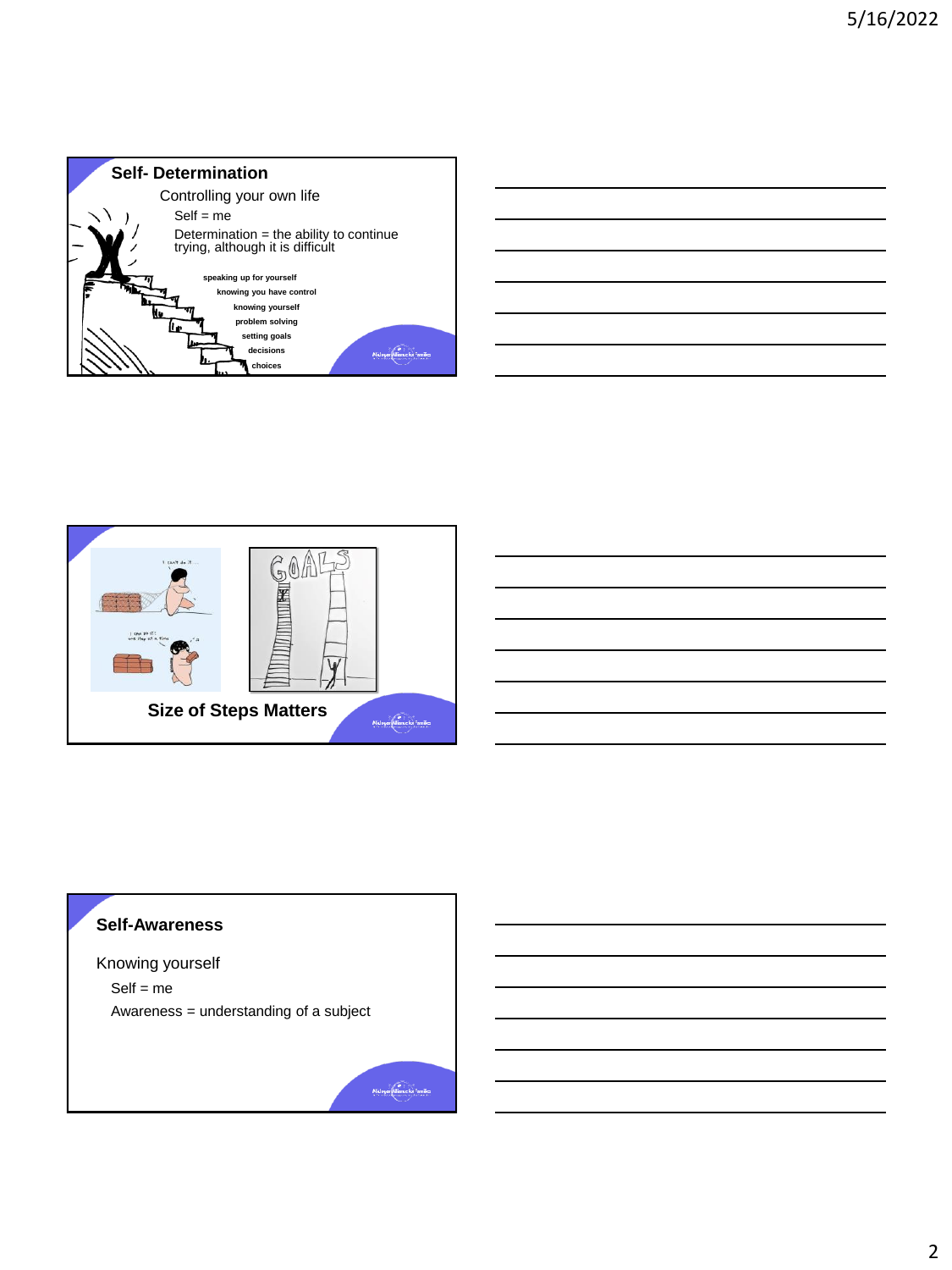



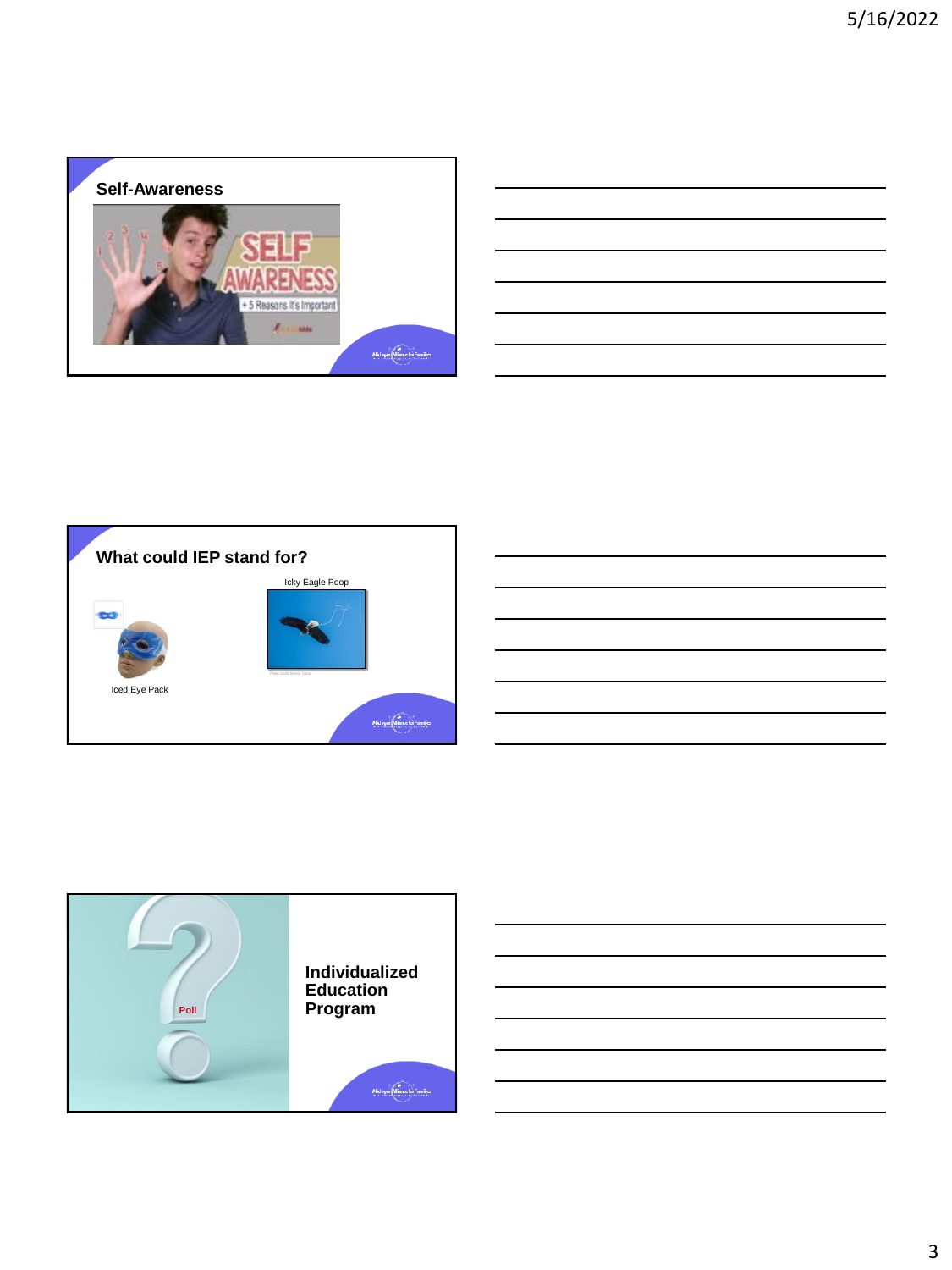## **What is an Individualized Education Program?**

IEP is required to meet your unique needs

- A team gets together to talk about you in a meeting at least once a year.
- Who is in that meeting?
- What do you want the rest of the team to know about you?



## **Transition Planning in the IEP**

Transition planning is a process used to assist students with disabilities to move from school life to adult life

- identifies opportunities for you to gain knowledge and skills needed for continuing education, work, and community participation, in preparation for adult life
- Must have your input!!
- Required at age 16



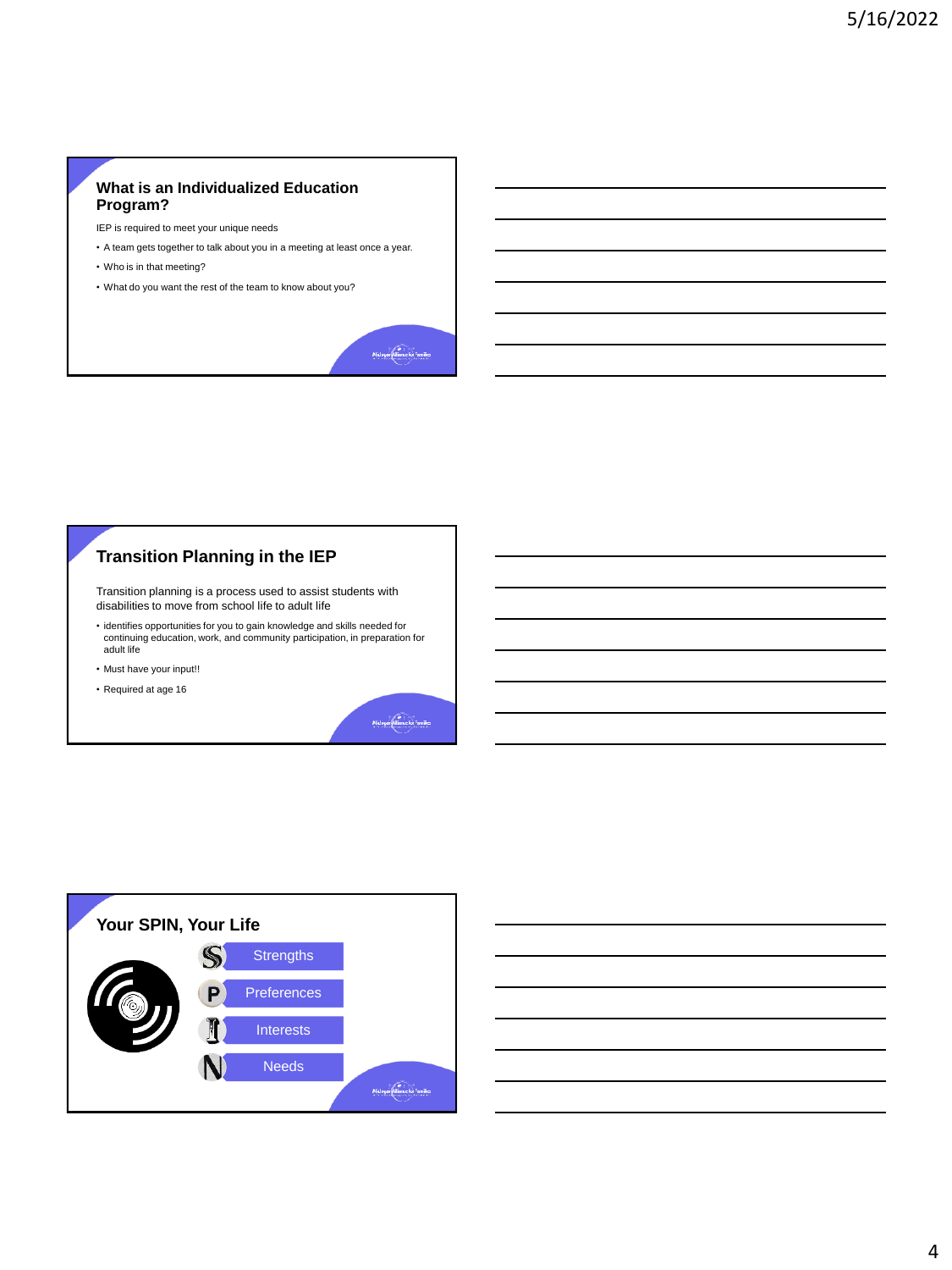



## **One-Pager Strengths**

What do I do well in school? What do I do well at home or in my community? What do other people say are my strengths?

One-Pager

Michigan Alliance for Families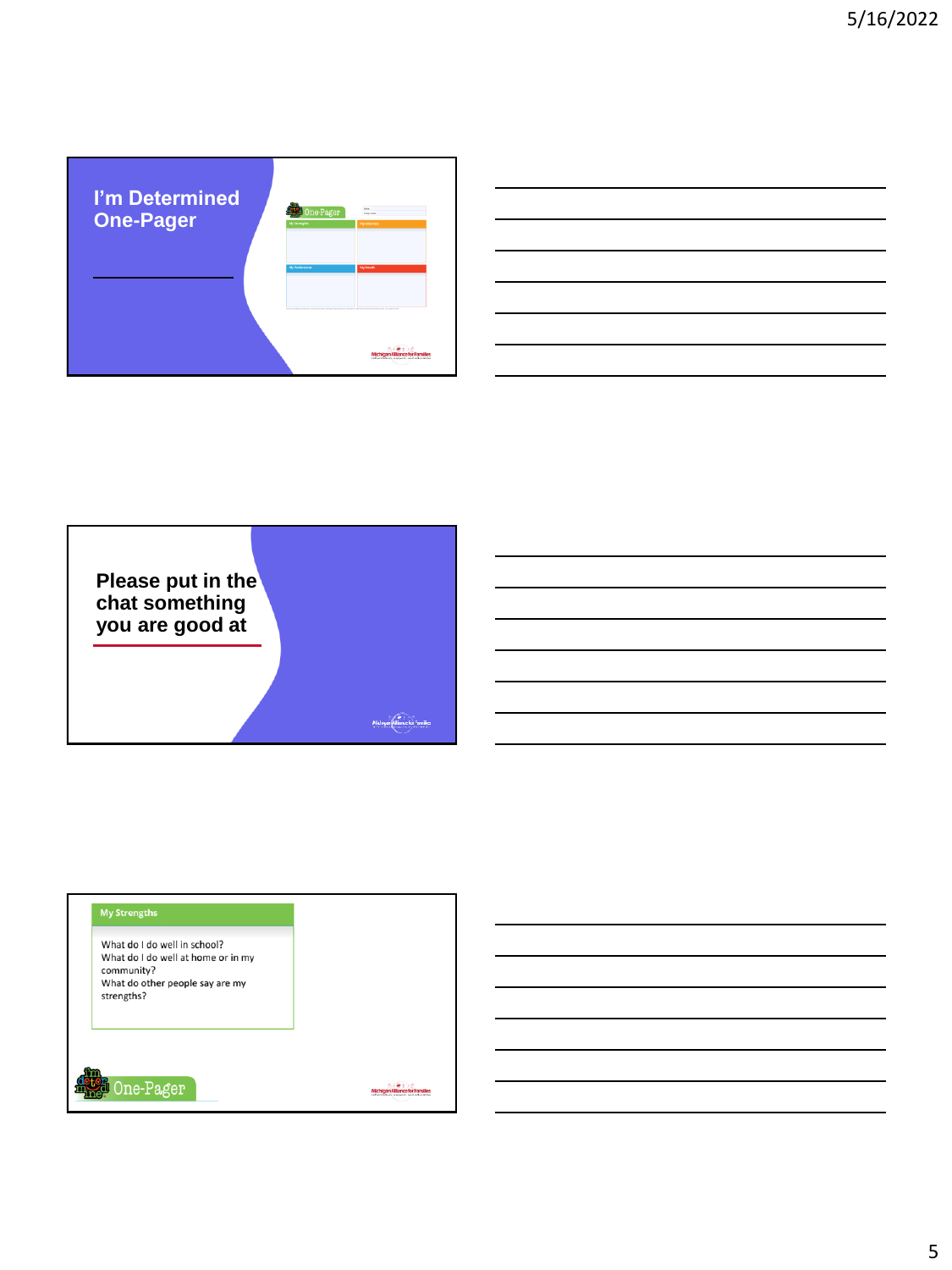

|                                                      |                                                                                                                       |  | <u> 1989 - Johann Stoff, deutscher Stoff, der Stoff, der Stoff, der Stoff, der Stoff, der Stoff, der Stoff, der S</u>  |
|------------------------------------------------------|-----------------------------------------------------------------------------------------------------------------------|--|------------------------------------------------------------------------------------------------------------------------|
|                                                      | <u> 1989 - Johann Stoff, amerikansk politiker (d. 1989)</u>                                                           |  |                                                                                                                        |
|                                                      |                                                                                                                       |  | <u> 1989 - Johann Barn, mars ann an t-Amhainn an t-Amhainn an t-Amhainn an t-Amhainn an t-Amhainn an t-Amhainn an </u> |
| <u> 1989 - Johann Stoff, Amerikaansk politiker (</u> |                                                                                                                       |  |                                                                                                                        |
|                                                      | <u> 1989 - Johann Stoff, deutscher Stoff, der Stoff, der Stoff, der Stoff, der Stoff, der Stoff, der Stoff, der S</u> |  |                                                                                                                        |
|                                                      |                                                                                                                       |  |                                                                                                                        |

 $\overline{a}$ 



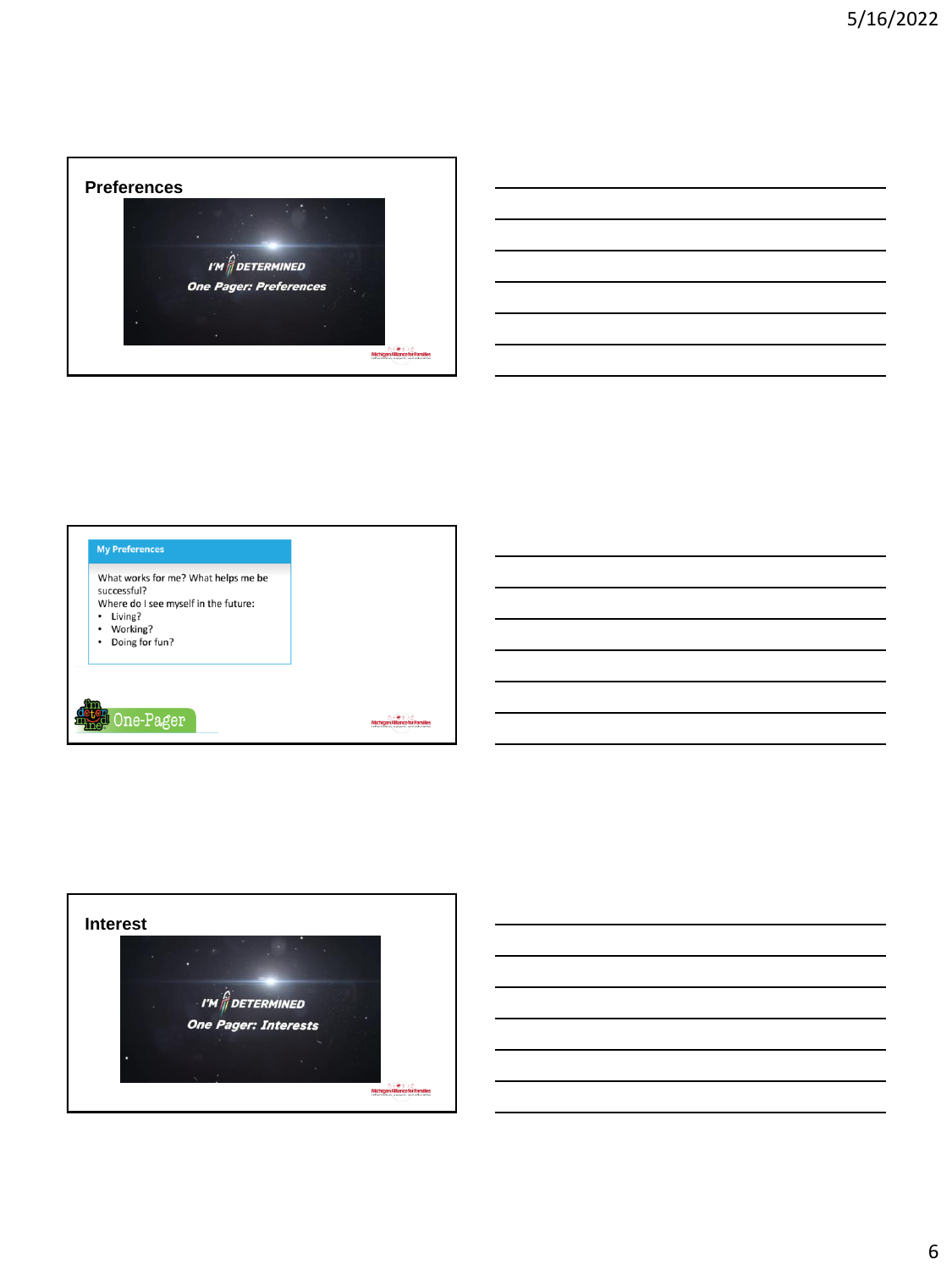



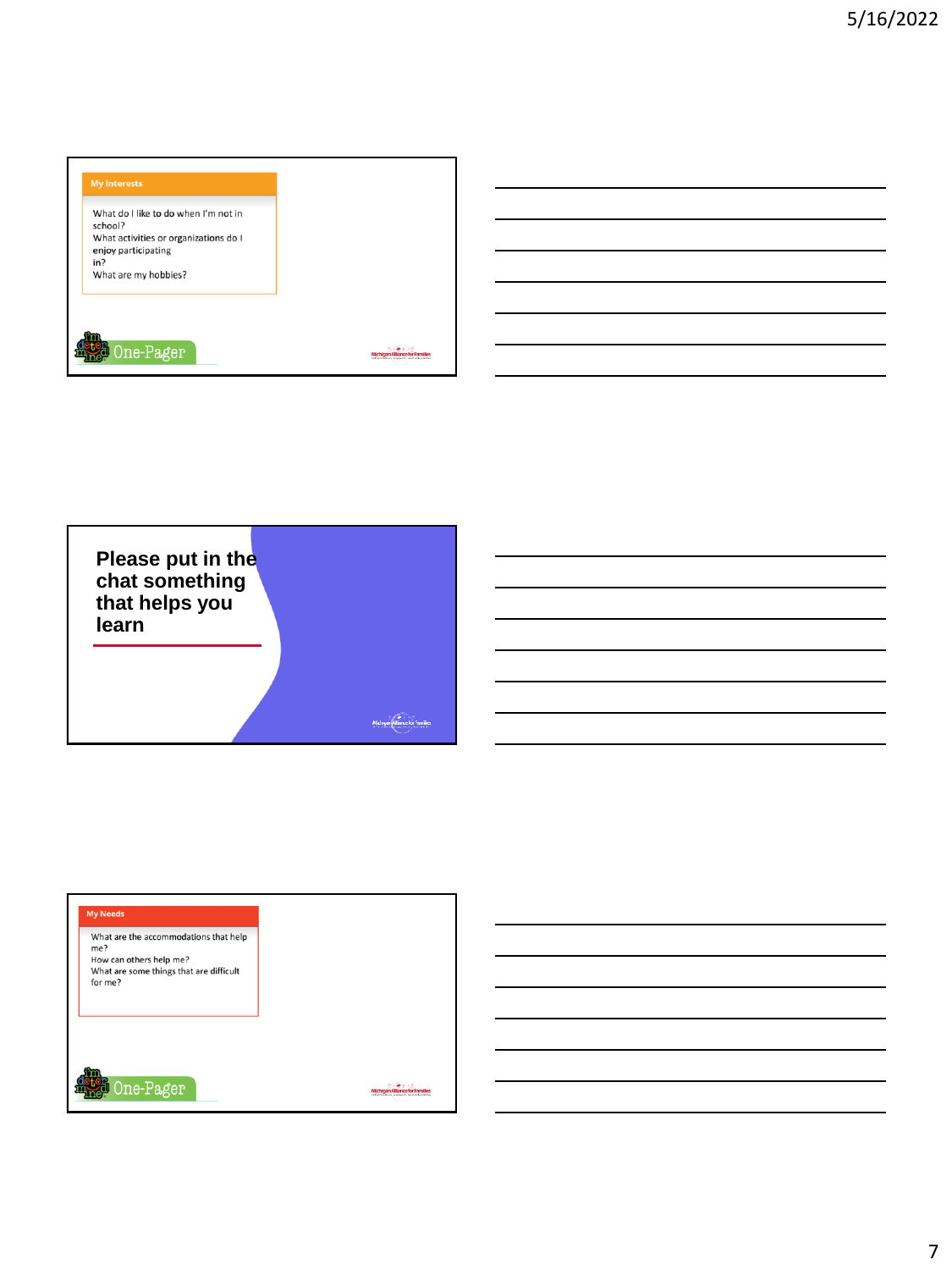

| <u> 1989 - Johann Barn, amerikansk politiker (</u>                                                               |  |  |
|------------------------------------------------------------------------------------------------------------------|--|--|
|                                                                                                                  |  |  |
|                                                                                                                  |  |  |
| and the control of the control of the control of the control of the control of the control of the control of the |  |  |
|                                                                                                                  |  |  |
|                                                                                                                  |  |  |



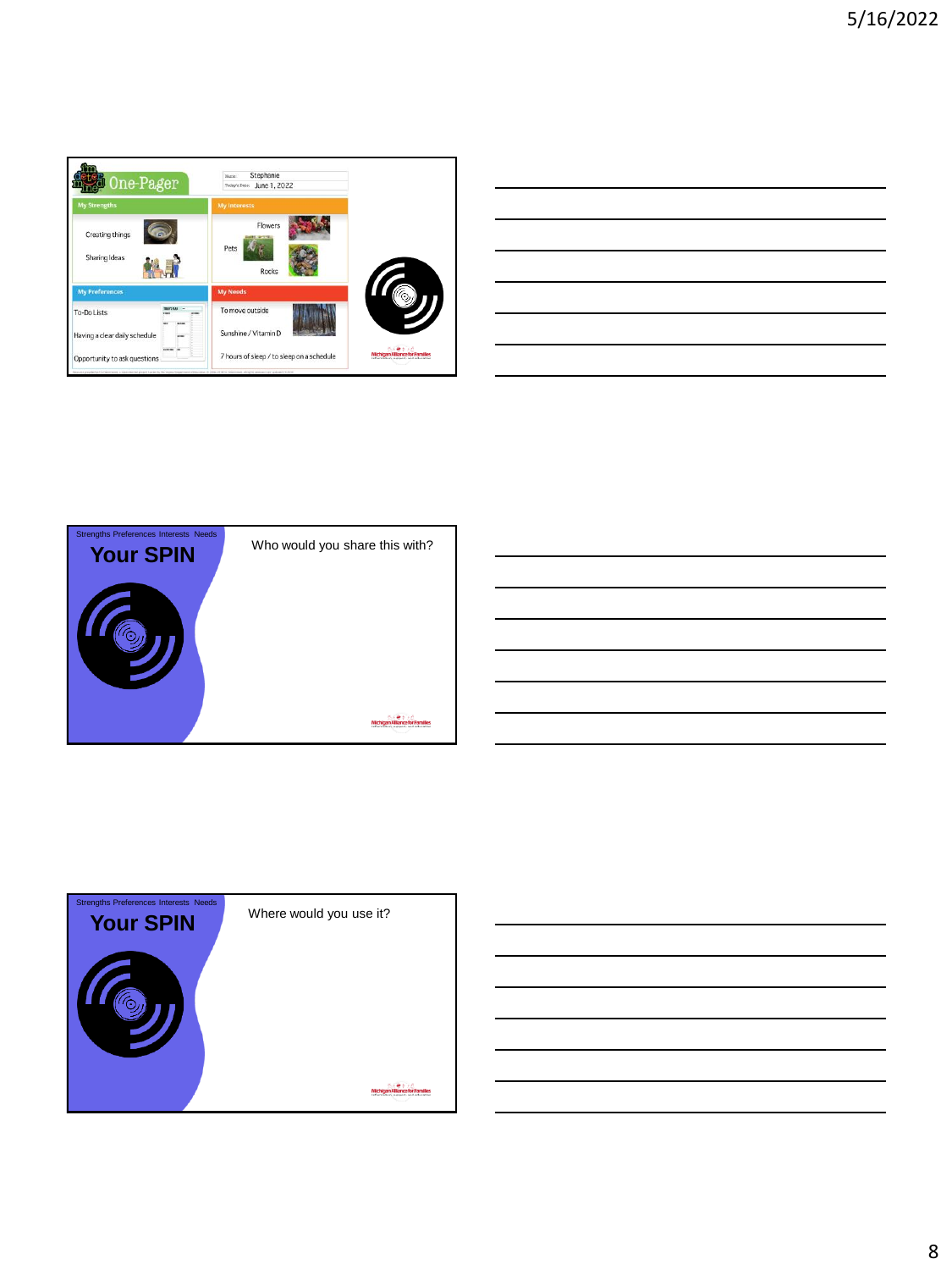





9